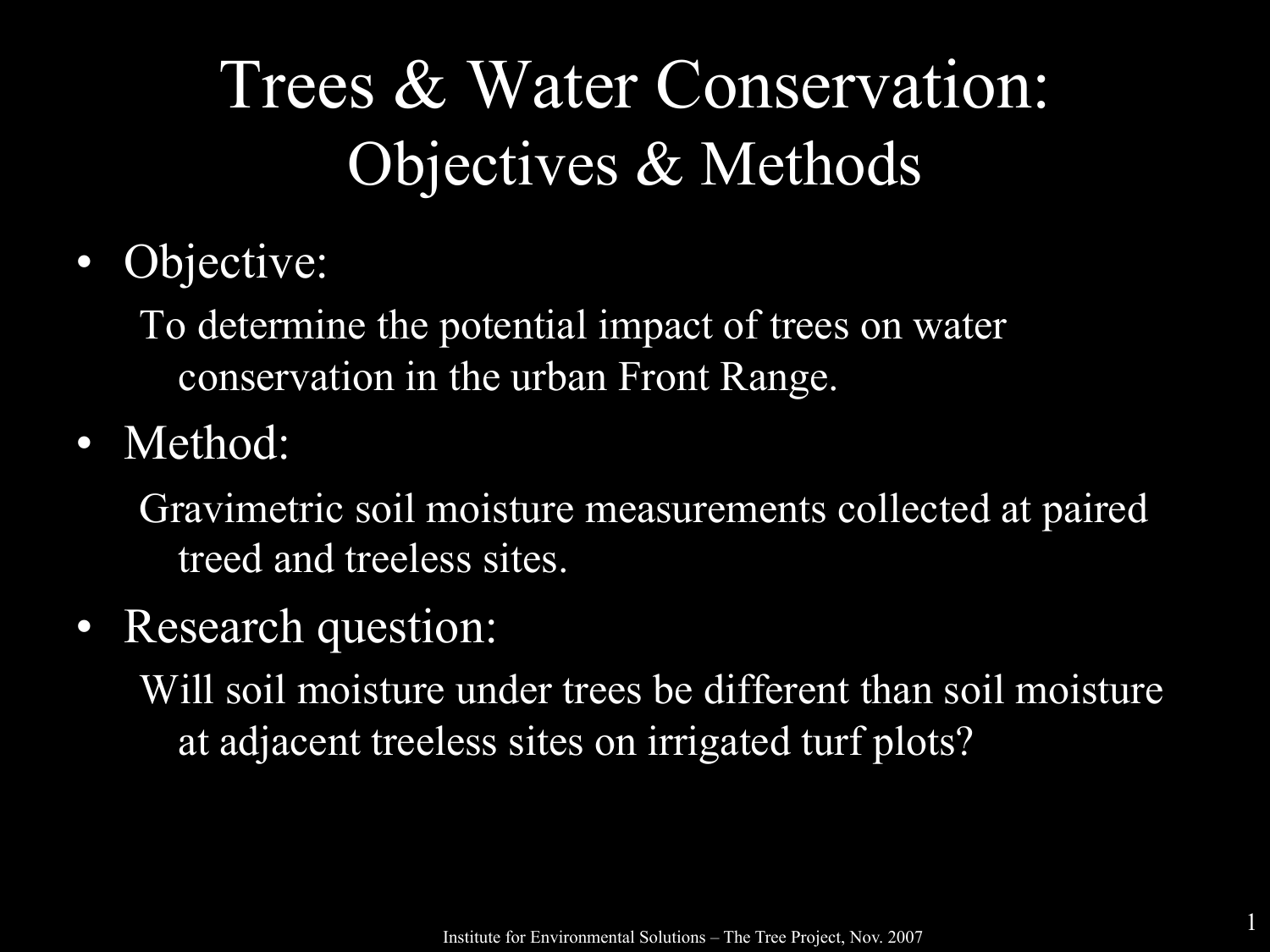# Trees & Water Conservation: Objectives & Methods

- Independent variables:
	- Tree presence/characteristics (size, species)
	- Water input (precipitation, irrigation regime)
	- Soil texture
	- Weather (solar radiation, wind, humidity, temp)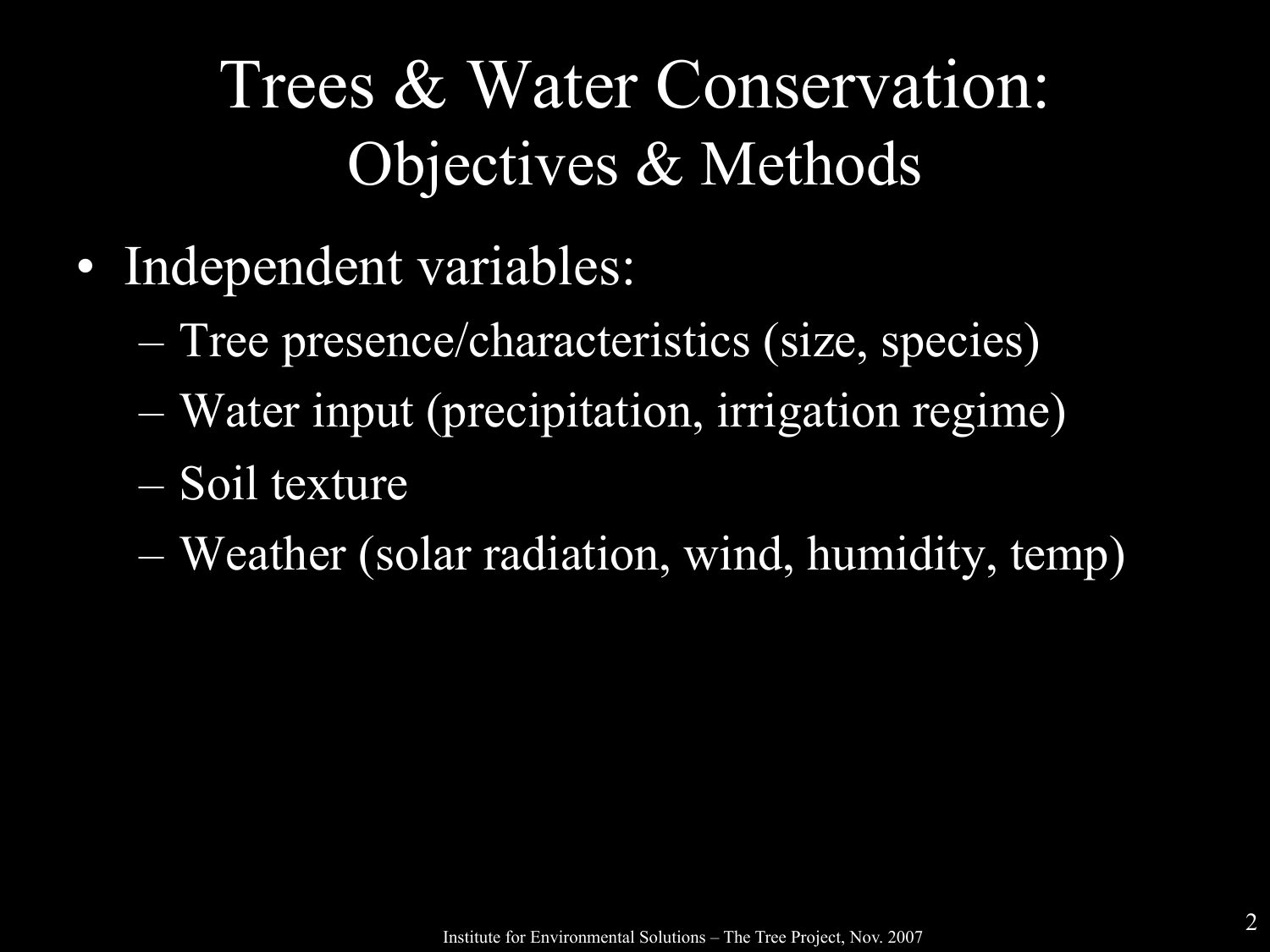#### Trees & Water Conservation: Plots

- Data were collected from 12 plots, once a day for 14 days
	- Species: green ash, cottonwood and hackberry
	- Locations: City of Golden Cemetery, Ulysses Park, Parfett Park, Lions Park and School of Mines



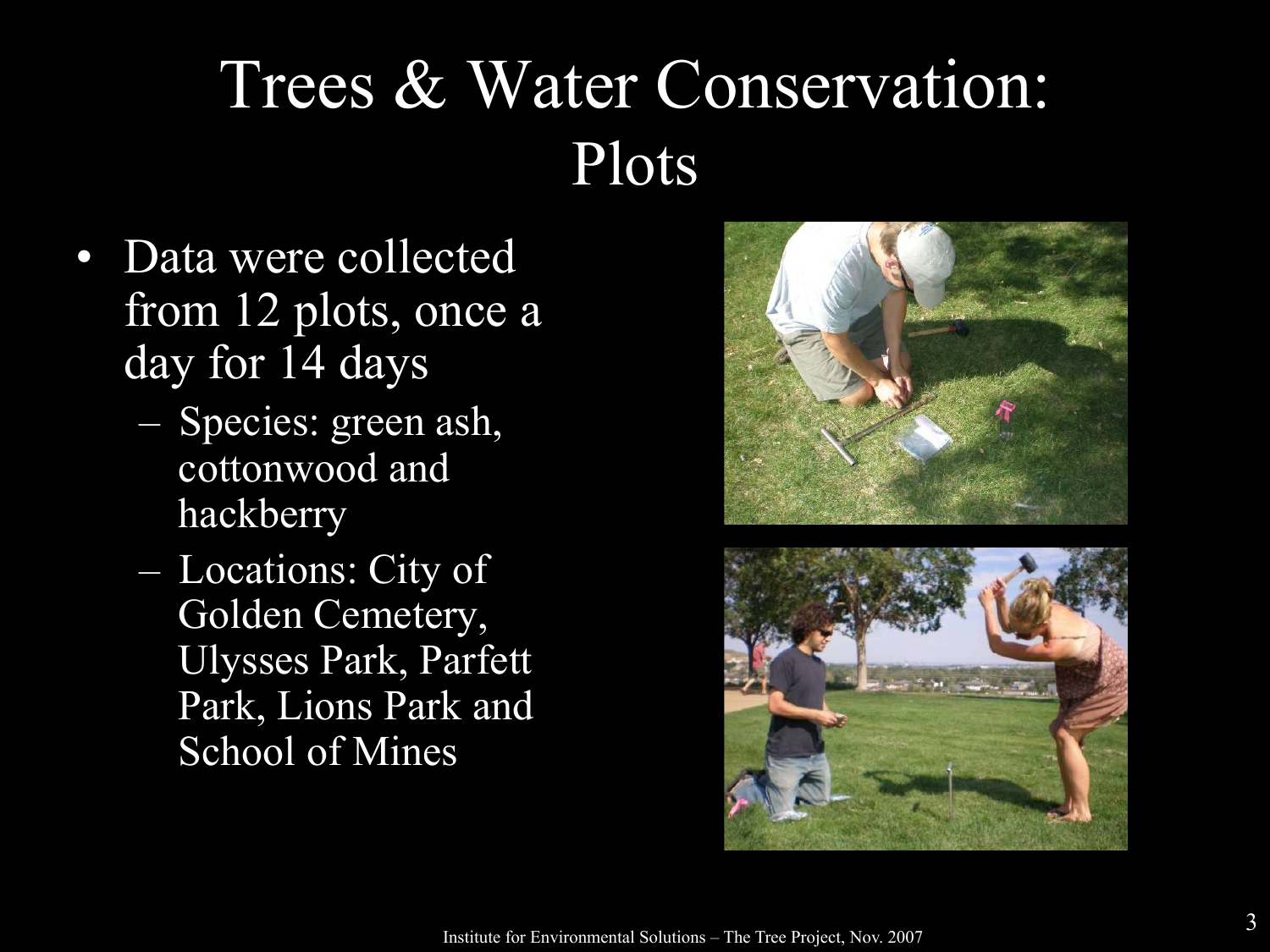#### Trees & Water Conservation: Protocol

- Data collection began at 3 pm each day
- Rain gauges collected previous 24 hours' water input
- Four samples taken from treed and treeless sides of each plot from 6-8" depth
- Soil was weighed, dried and weighed again
- Weather data from Fossil Trace Golf Club
- Complementary data from EC probes
- *1344 soil samples analyzed*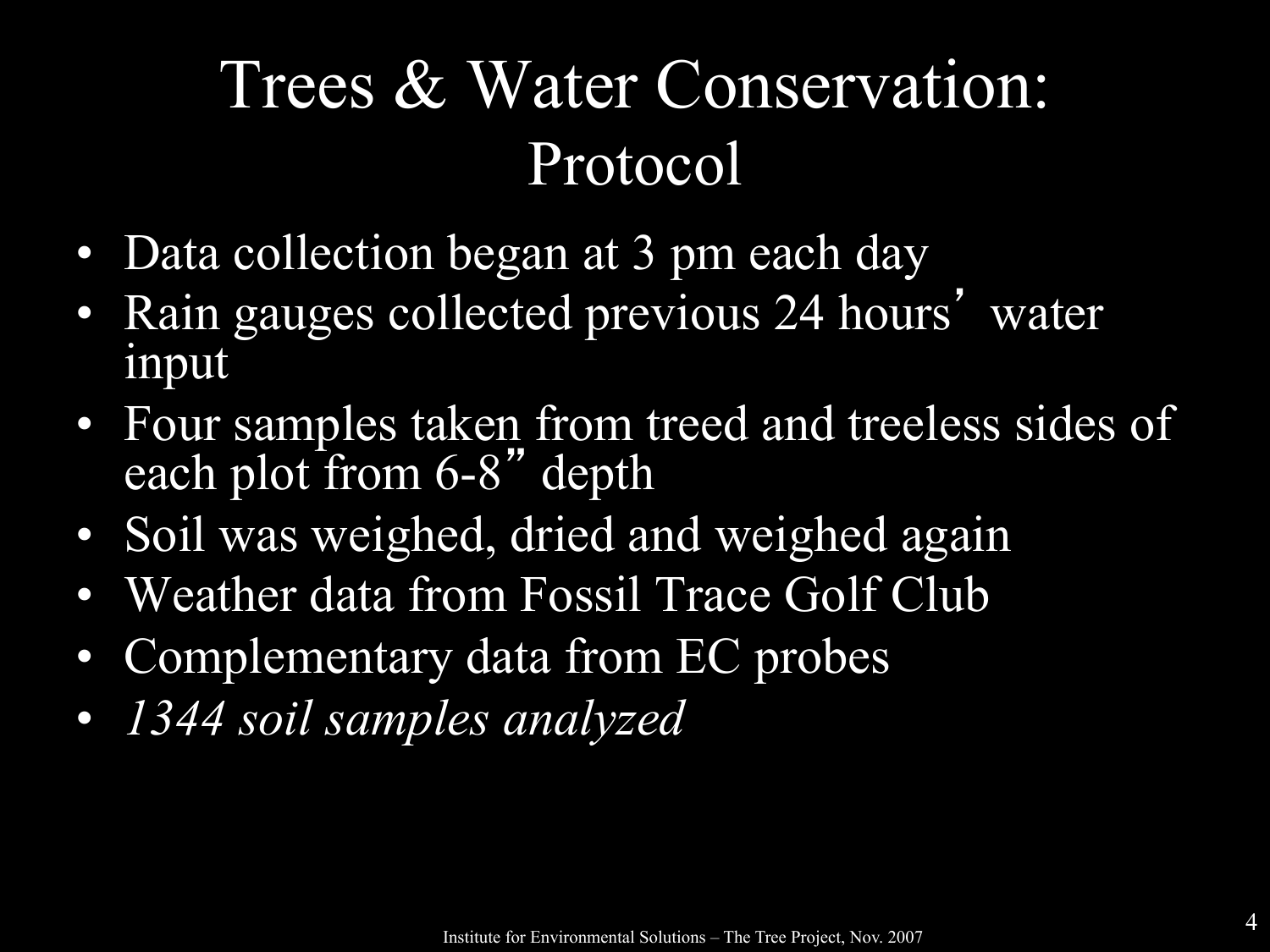• Overall, soil at treeless sites was more moist than soil beneath trees *(p*<0.001)*.*

 $-13.4\% \pm 0.1\%$ ,  $16.5\% \pm 0.2\%$ 

- Significant differences appear when the data were sorted by some independent variables.
	- Difference between treed and treeless soil moisture greater at plots with large trees than at plots with small trees.
		- Difference at sites with largest 6 trees:  $-4.7\% \pm 0.3\%$
		- Difference at sites with smallest 6 trees:  $-1.4\% \pm 0.4\%$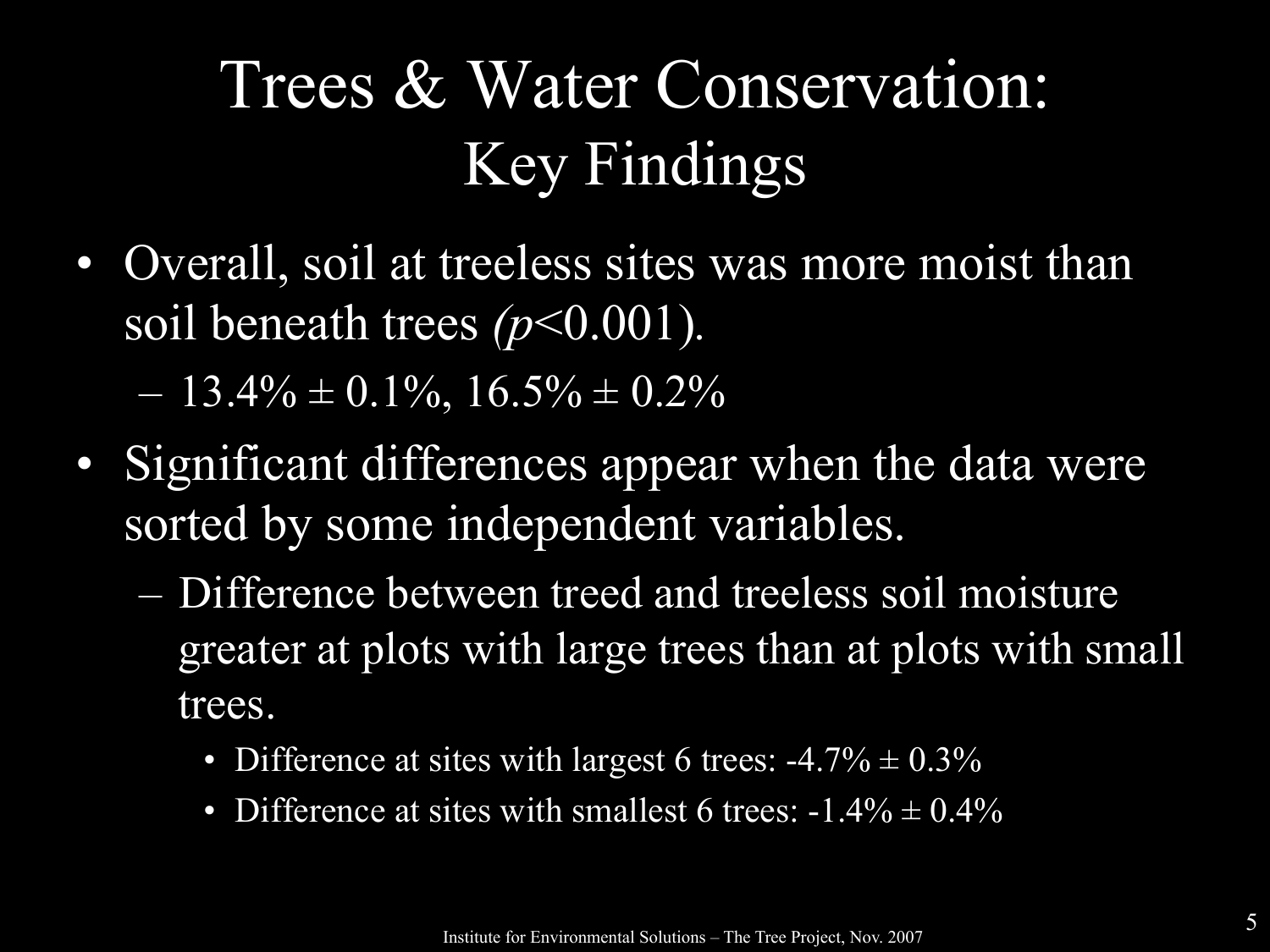Tree species

– The ratio of soil moisture beneath trees to soil moisture at adjacent treeless sites was greatest on green ash plots (but still less than 1) followed by hackberry plots then cottonwood plots.

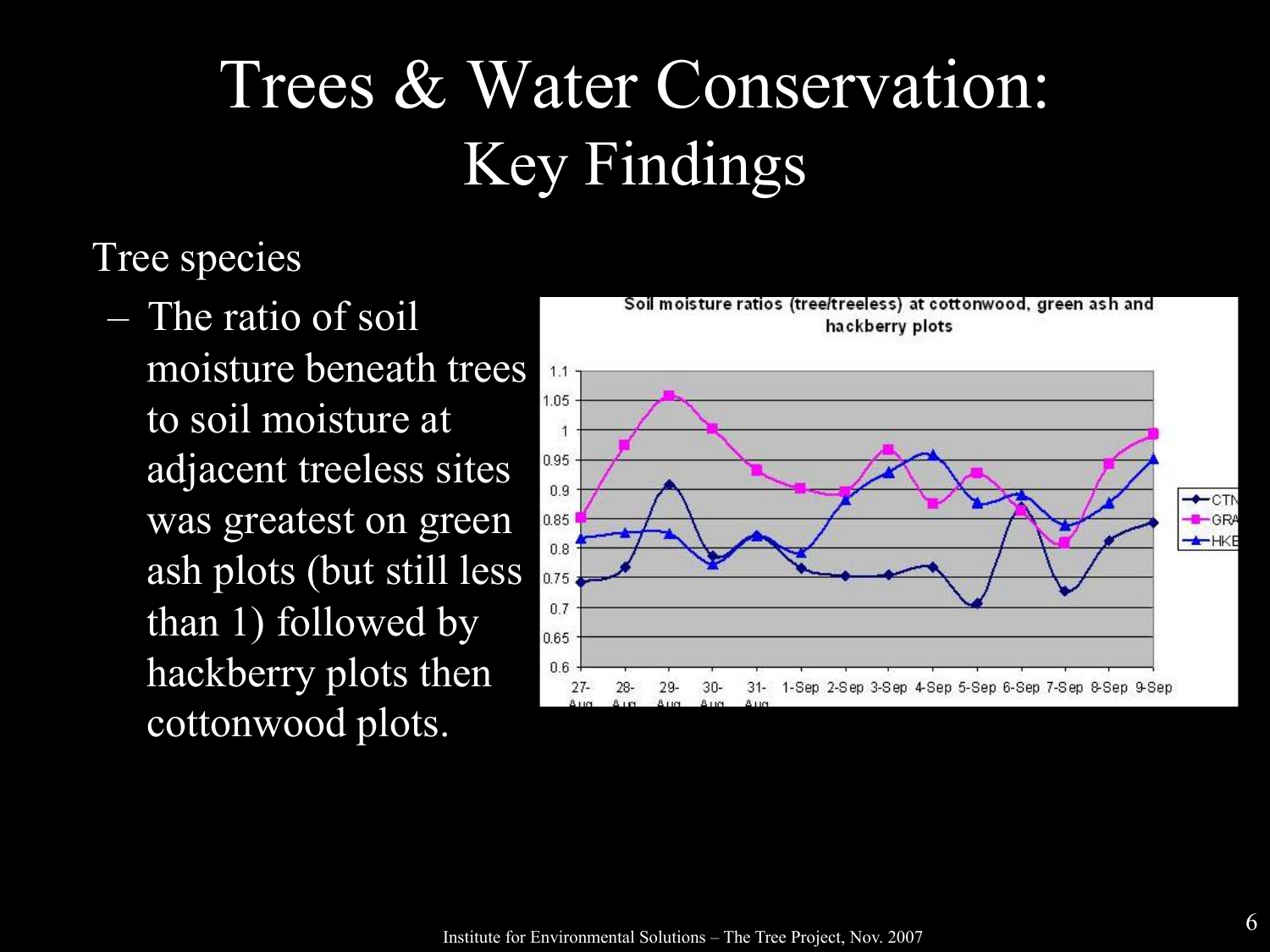Soil moisture (% mass) at treed and treeless sites over time

Soil moisture (%mass) at treeless sites and previous days' evapotranspiration



Soil moisture, water inputs and weather

- Soil at treeless sites was drier when previous days' evapotranspiration  $(ET_0)$  was high (top right)
- Soil at treed sites was drier when same days'  $ET_0$  was high (bottom right)



Institute for Environmental Solutions – The Tree Project, Nov. 2007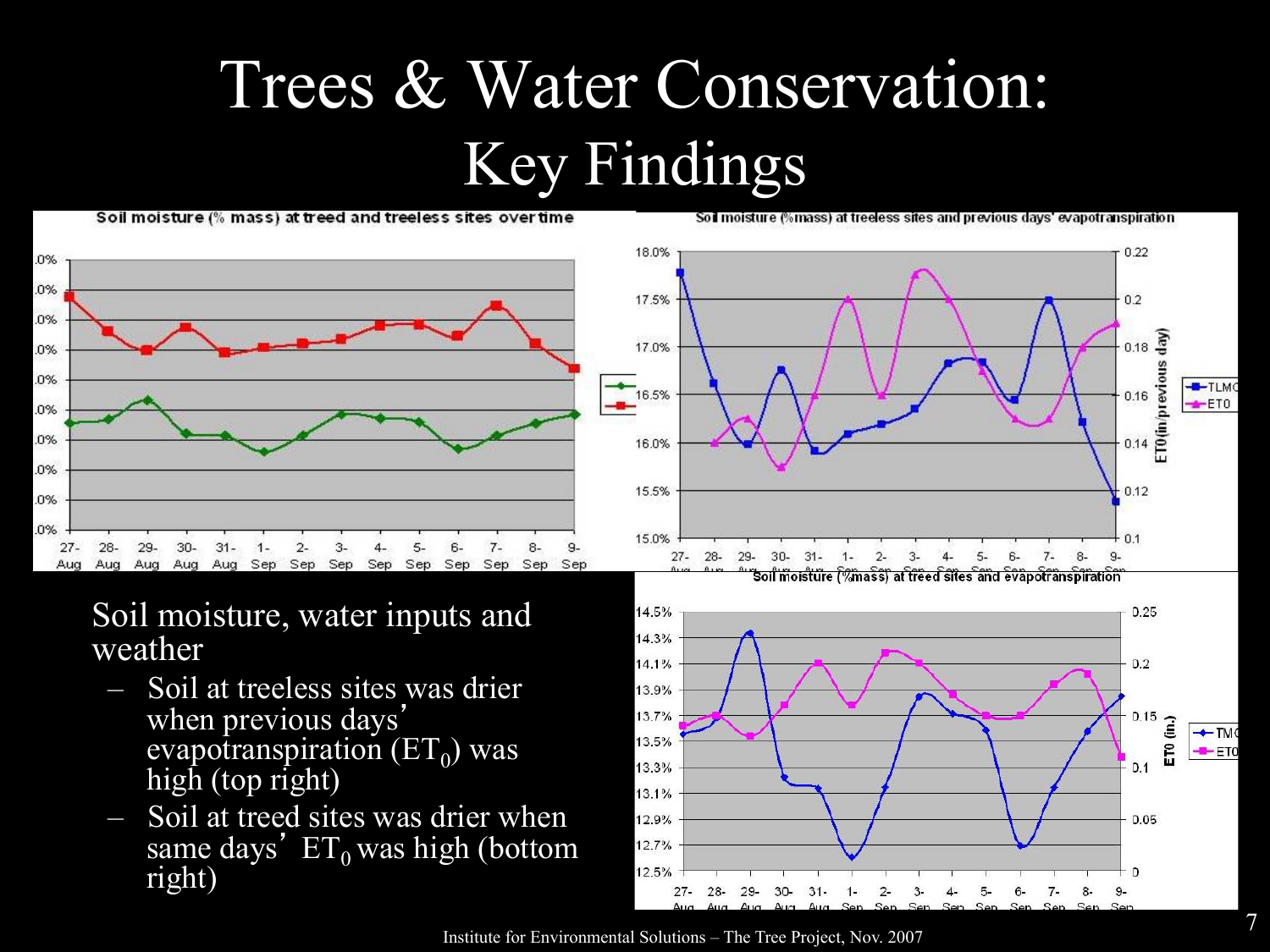EC probe data: response of soils at treed and treeless sites to watering

- Plot 1: Soil beneath tree dried more quickly than at treeless site (depth made no difference).
- Plot 2: Shallow soil at both sites dried more quickly than deep soil (tree presence made no difference).

 $\overline{A}$  $\overline{3}$  $\overline{2}$ 9217:12 8/204:48 8212.24 0187:12 8/189:38 8/182:24 9/184:48 8/187:12 8018938 9/192:24 AM 9/194:48 9/197:12 9/197:12 80.000 9/212:24 AV 9214:48 8019.38 9/211200 PL 9/184:48 9/18 12:00 Pt 9/19 12:00 A 8019938 9/19/12/00 PM 8192:24 8194:48 80.69.38 **A201200 A** 9/20 2:24 AV 207:12 820933 49 00 21 02 PH **A202:24** 9204:48 0207:12 8/21 12:00 A Ã 끟 끻 Ã 곷 귖 귖 꾿 ğ 끟 공 习 ¥ 꾿 曼 曼 F ₹ ğ 공 ₹

Soil moisture over time at two depths at treed and treeless sites on Plot 1

Soil moisture over time at two depths at treed and treeless

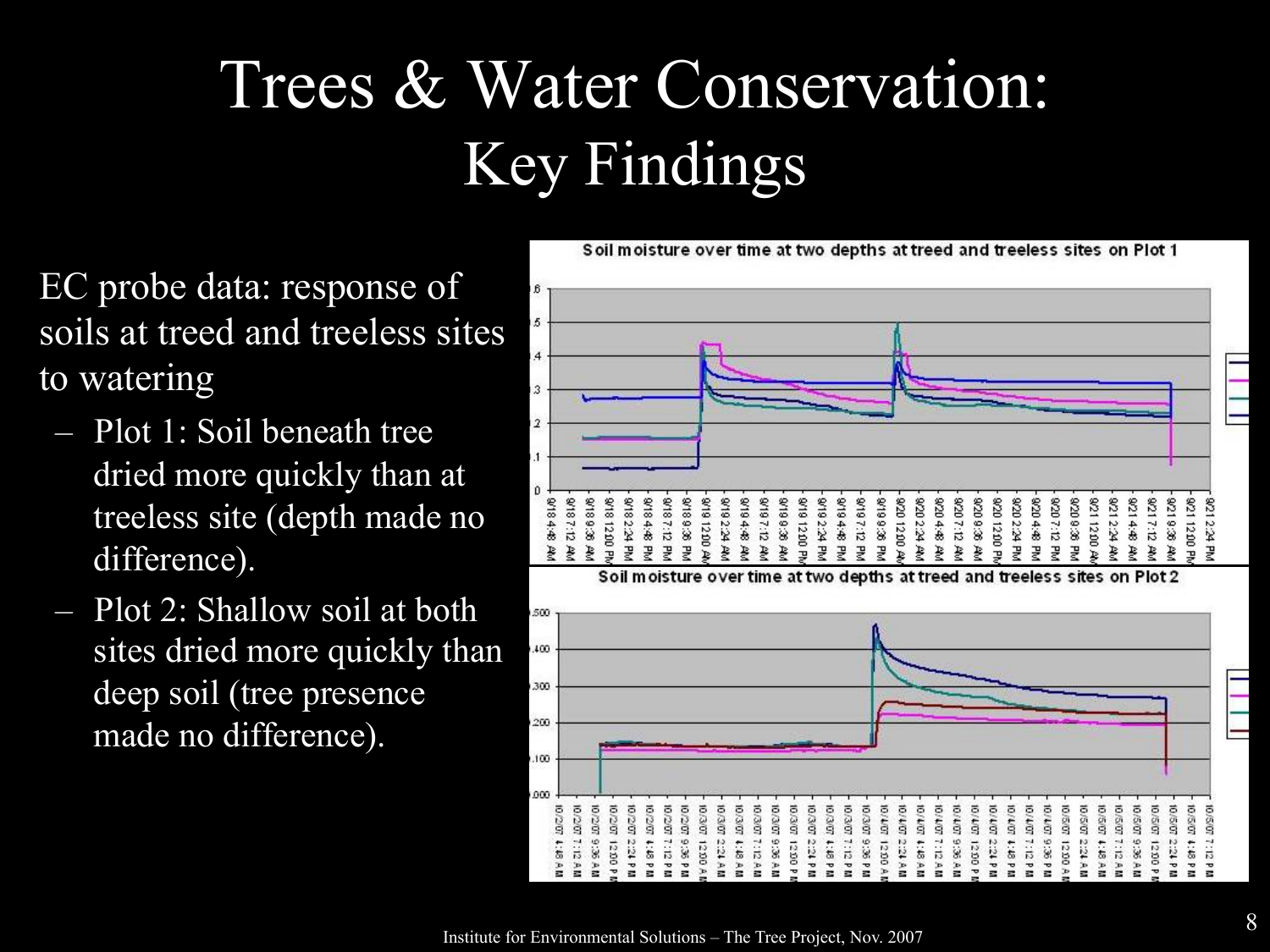#### Trees & Water Conservation: Summary

- For this study period and these species, tree presence did not conserve soil moisture.
- Gravimetric soil moisture methodology showed significant differences between treed and treeless sites and between other subgroups (e.g., between species).
- EC probe data were inconclusive.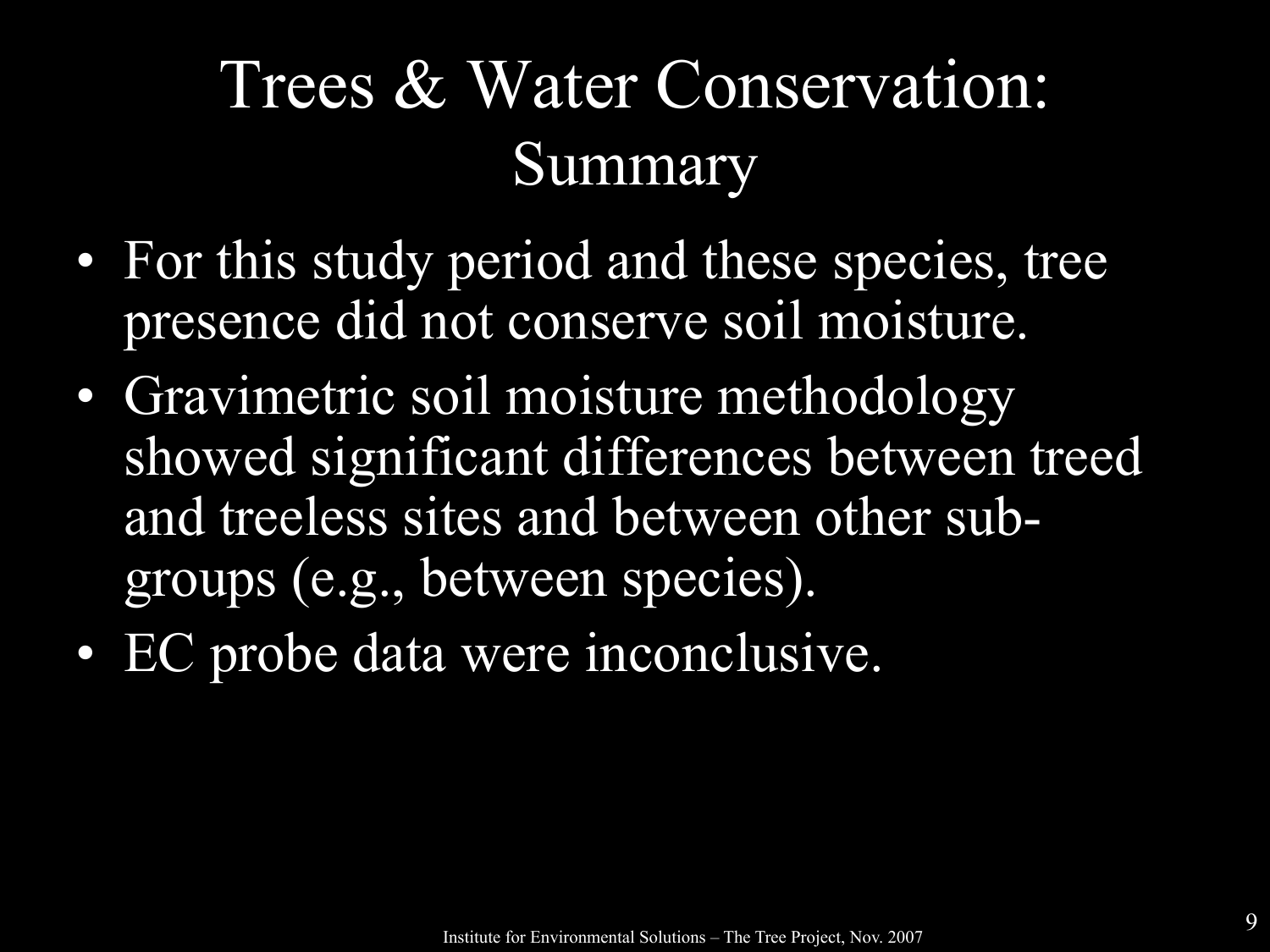#### Trees & Water Conservation: Conclusion

- Observed overall differences in soil moisture between treed and treeless sites could be the result of many factors.
	- Soil compaction
	- Slope, aspect
	- Consumption by trees
	- Others?
- Treeless sites did not receive significantly greater water inputs than treed sites, overall.